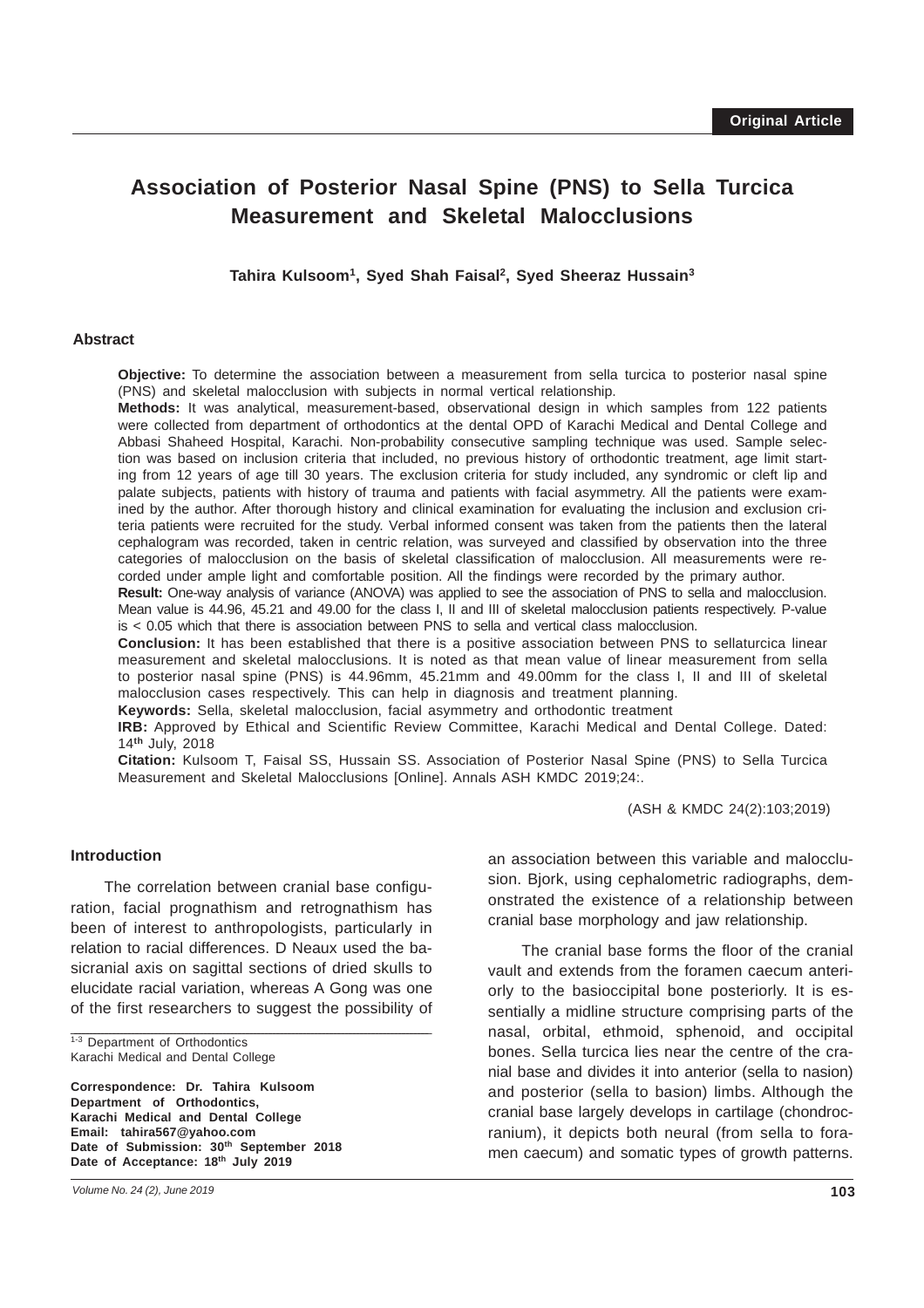Postnatal growth, especially after early childhood, in the anterior segment is mainly due to enlargement of the frontal sinuses and surface remodelling in the nasion region. Posteriorly there is interstitial growth at the spheno-occipital synchondrosis (SOS). The maxilla appears attached to the anterior segment and the mandible to the posterior segment. It would be reasonable to assume, just from this geometric relationship, that any change in flexion would alter maxillary and mandibular positions relative to the cranial base as well as to each other. This in turn may influence the skeletal pattern and type of malocclusion.

A number of studies have attempted to identify craniofacial differences between the classes of malocclusion. Sanggarnjanavanich et al., using articulate to represent the posterior limit of the cranial base, described a linear relationship between the cranial base angle and prognathism with the angle systematically reducing from class II, via class I, to class III individuals. The sample consisted of 46 boys and 50 girls (age range 10.24 to 11 years) in each of the four classes of malocclusion categorized using Angle's classification.

MA Frand in a longitudinal cephalometric study using a sample of 85 children from the Belfast Growth Study, found the cranial base angle to be the best discriminator between Angle's class I and class II cases. They also stated that the cranial base angle at age five years was an accurate predictor of the eventual occlusal type of the patient at age 15 in approximately 73% of patients.

A China study involved 83 subjects (male: 27; female: 56; age:  $18.4 \pm 4.2$  SD years) from Hong Kong, who were classified into 3 sagittal discrepancy groups on the basis of their A point, nasion, B point (ANB) angle. A cephalometric analysis of the angular and linear measurements of their cranial and jaw bases was carried out. The morphological characteristics of the cranial and jaw bases in the three groups were compared and assessments were made as to whether a relationship existed between the cranial base and the jaw base discrepancy. Significant differences were found in the cranial base angles of the three groups. Skeletal class II cases presented with a larger Cranial-base angle (NSBa), whereas skeletal class III cases presented with a smaller NSBa.

A Bedoya after evaluating 24 images of young patients with type II, division 1 malocclusion using helical spiral cone beam computed tomography (CBCT), it was concluded that relationships exist between the cranial base structures, the structures that determine the sagittal position of the maxilla, mandible and chin, and the cervical vertebrae complex and hyoid bone.

More recently, Balos et al. that the glenoid fossa was more posteriorly positioned in class II than in class III subjects, whereas Singh et al. found a closing of the cranial base angle in class III cases.

R Sharma, conducted a study with a total sample size of 95 subjects, could find no correlation between the cranial base angle and Angle's class I or class II malocclusion.

J Soni using material from the Burlington Growth Center, found that large cranial base angles were associated with class II malocclusion, but small angles were related to Angle's class I, rather than class III subjects. P Ngan used a cross-sectional sample selected on the basis of a class III molar relationship on cephalometric radiographs to compare with a longitudinal class I sample from the Bolton-Brush study. They also found no association between cranial base angle and type of malocclusion. Similarly, British Standards Institution incisor method, was unable to show significant differences between the cranial base morphology of class I and class III cases, which led her to conclude that the relationship between cranial base morphology and class III malocclusion was tentative. The class III cases in this study were all classified as suitable for treatment by orthodontics alone.

B Ali the association of sella turcica bridging and various dental anomalies has been an area of interest for researchers. Orthodontic records comprising standard-quality lateral cephalograms and dental panoramic radiographs were selected. The frequencies of complete and partial calcification of sella in the patients were 8 (25.8%) and 17 (54.8%), respectively, whereas those in the controls were 0 and 36 (51.4%), respectively. The frequency of sella bridging was significantly higher in subjects with canine impaction than in the controls.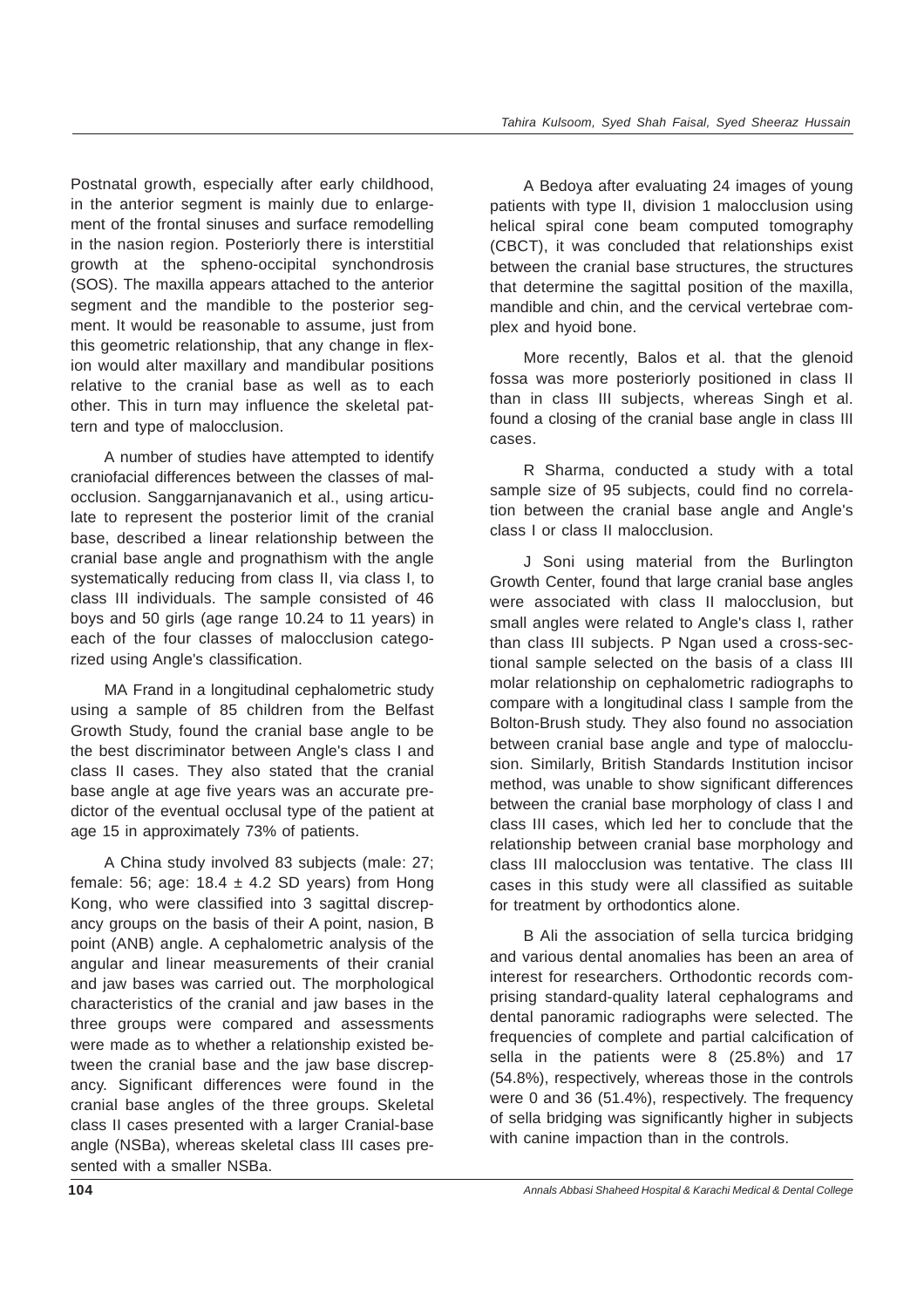Clearly the cranial base angle is not the only factor involved in determining malocclusion. D Petrovic suggested that a number of factors determine or influence static jaw position and, consequently, the degree of prognathism in individual cases. These factors included the cranial base angle, the extent to which the mandible and maxilla moved forward in relation to the cranium, and the amount of surface bone deposition along the facial profile from nasion to menton.

The medial end of the posterior border of the horizontal plate of palatine bone is sharp and pointed, and, when united with that of the opposite bone, forms a projecting process, the posterior nasal spine for the attachment of the musculus uvulae. Posterior nasal spine serves as a cephalometric landmark.

Posterior nasal spine on the lateral cephalogram indicates that posterior nasal spine also has variation in length and width similar to anterior nasal spine. Posterior nasal spine is difficult in order to trace on the cephalogram when there is unerupted teeth, then the posterior nasal spine can be found in the middle of the floor of nasal cavity as well as the inferior side of the palatine bone. Its clinical significance is that posterior nasal spine is utilized in the construction of occlusal plane as one of the reference points. It is utilized for the evaluation of horizontal development pattern by means of FH-Palatal plane angle

Dental crowding is one of the frequent chief complaints of patients seeking orthodontic treatment. There are so many reasons for malocclusion. These factors could be of skeletal, dental or soft tissue in origin. These include tooth size, tooth shape, dental arch dimensions, oral and perioral musculature, mandibular and maxillary body lengths and direction of growth of the jaws etc.

Several studies have been carried out to examine the various skeletal, dental and soft tissue factors that may be related to dental arch crowding. Some studies reported the correlation of tooth size with dental crowding while others correlated arch dimensions.

The significance of the cranial base in the development of class III malocclusion remains uncertain. Cranial base morphology differed statistically for all age-wise comparisons. Graphical analysis revealed that the greatest differences in morphology occurred in the posterior cranial base region, which generally consisted of horizontal compression, vertical expansion, and size contraction. The sphenoidal region displayed expansion, while the anterior regions showed shearing and local increases in size. It is concluded that the shape of the cranial base differs in subjects with class III malocclusion compared with the normal class I configuration, due in part to deficient orthocephalization, or failure of the cranial base to flatten during development.

Clearly the cranial base angle is not the only factor involved in determining malocclusion. Petrovic<sup>14</sup> suggested that a number of factors determine or influence static jaw position and, consequently, the degree of prognathism in individual cases. These factors included the cranial base angle, the extent to which the mandible and maxilla moved forward in relation to the cranium, and the amount of surface bone deposition along the facial profile from nasion to menton.

Knowledge of skeletal malocclusions is an everyday protocol for orthodontic practice, little research will be dedicated to the examination of the relationship between the linear length of sella to PNS and different skeletal malocclusions. Up till now, no such research has been conducted and it will help the clinician to find the skeletal relationship between maxilla and mandible with the help of the above-mentioned linear measurement.

# **Patients and Methods**

It was an analytical, measurement-based observational study. Research work was conducted at the department of orthodontics at the dental OPDs of both, Karachi Medical and Dental College and Abbasi Shaheed Hospital, Karachi, six months after approval of synopsis. Sampling technique was nonprobability consecutive. Sample size was calculated by using WHO calculator on the basis of pilot study taking statistics of PNS to sella distance as 42.8167 + 4.9869 mm in margin of error at the confidence of interval 95% the calculated sample size was 122. Inclusion criteria was no previous history of orthodontic treatment. Age limit starting from 12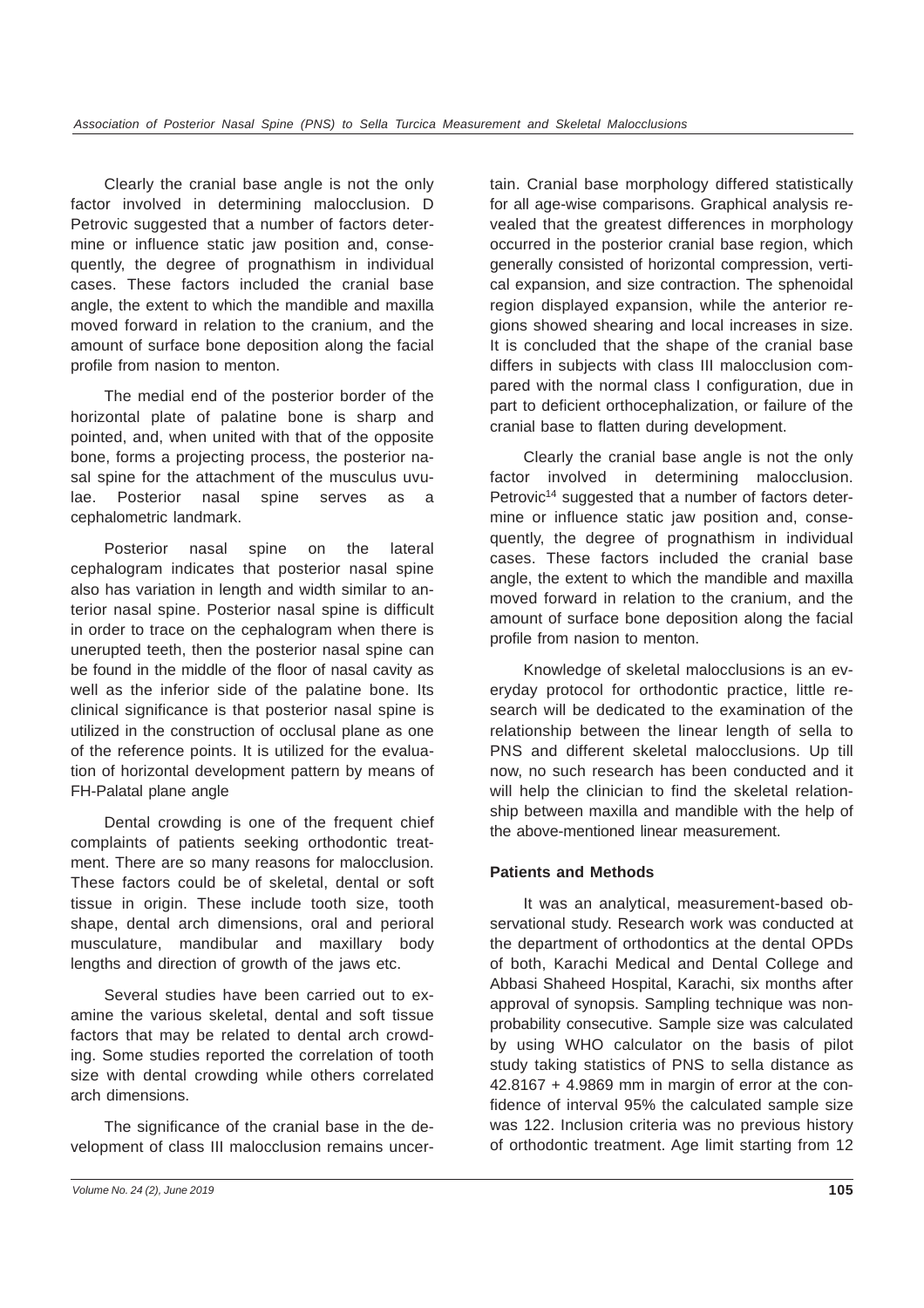years of age till 30 years during which maxilla is well developed as well as cranial base. Exclusion criteria was any syndromic or cleft lip and palate subjects, patient with history of trauma, and patients with facial asymmetry.

Data was collected from 122 patients that were examined by a single researcher. After taking demographic information and clinical examination subjects were recruited on the basis of inclusion criteria. Verbal informed consent was taken from the patients after which the lateral cephalogram was recorded, taken in centric relation, was surveyed and classified by observation into the three categories of malocclusion on the basis of skeletal classification of malocclusion. All measurements were recorded under ample light and comfortable position. All the findings were recorded by single researcher under the observation of her supervisor in order to avoid observer bias. All measurements were recorded on a predesigned proforma.

To test the hypotheses descriptive and inferential statistical method is applied. To test the association between PNS to sella and vertical malocclusion one-way analysis of variance was applied. To see the gender differences in oral health of the patients, independent sample t-test was applied.



**Fig 1.** Cephalometric outlines and landmarks: A, point A; ANS, anterior nasal spine; Ar, articulare; B, point B; Go, gonion; Me, menton; N, nasion; Or, orbitale; PNS, posterior nasal spine; Pg, pogonion; Po, porion; S, sella.

A line will be drawn from sella to PNS. Then it will be correlated to the type of skeletal malocclusion.

Norm for this is  $56 + 4$  for male subjects and 51 + 3 for female subjects.

1) Skeletal Class I is when maxilla and mandible are in a normal relation and is taken as  $ANB = 2 + 2$  degree

2) Skeletal Class II is when mandible is in a distal relation to maxilla and is taken as ANB > 4 degree.

3) Skeletal Class III is when mandible is in a mesial relation to maxilla and is taken as ANB < 1.

To determine the vertical measurements, sella nasion to mandibular plane (SNMP) was taken as an angle form between sella-nasion line and mandibular plane. Its norm is  $32 + 4$  degree.

## **Results**

Independent sample t-test was applied to see skeletal class for malocclusion and gender differences present. Mean value and Standard deviation for male participant was 1.94 and 0.64 and mean value and Standard deviation for female participant was 1.50 and 0.62 respectively with number of participants being 34 males and 88 females. P-value is 0.60 which shows that result is insignificant and there is no gender difference present in vertical malocclusion of patients.

Table 1 represents the result for association between PNS to sella and vertical malocclusion. One-way analysis of variance (Anova) was applied to see the association of PNS to sella and malocclusion. Mean value is 44.96, 45.21 and 49.00 for the class I, II and III of skeletal malocclusion patients. P-value is  $< 0.05$  which shows that the association between PNS to sella and vertical class malocclusion is significant.

**Table 1.** One-way Anova is applied to see the association between posterior nasal spine to sella and skeletal malocclusion

|           | N  | Mean  |
|-----------|----|-------|
| Class 1   | 58 | 44.96 |
| Class II  | 52 | 45.21 |
| Class III | 12 | 49.00 |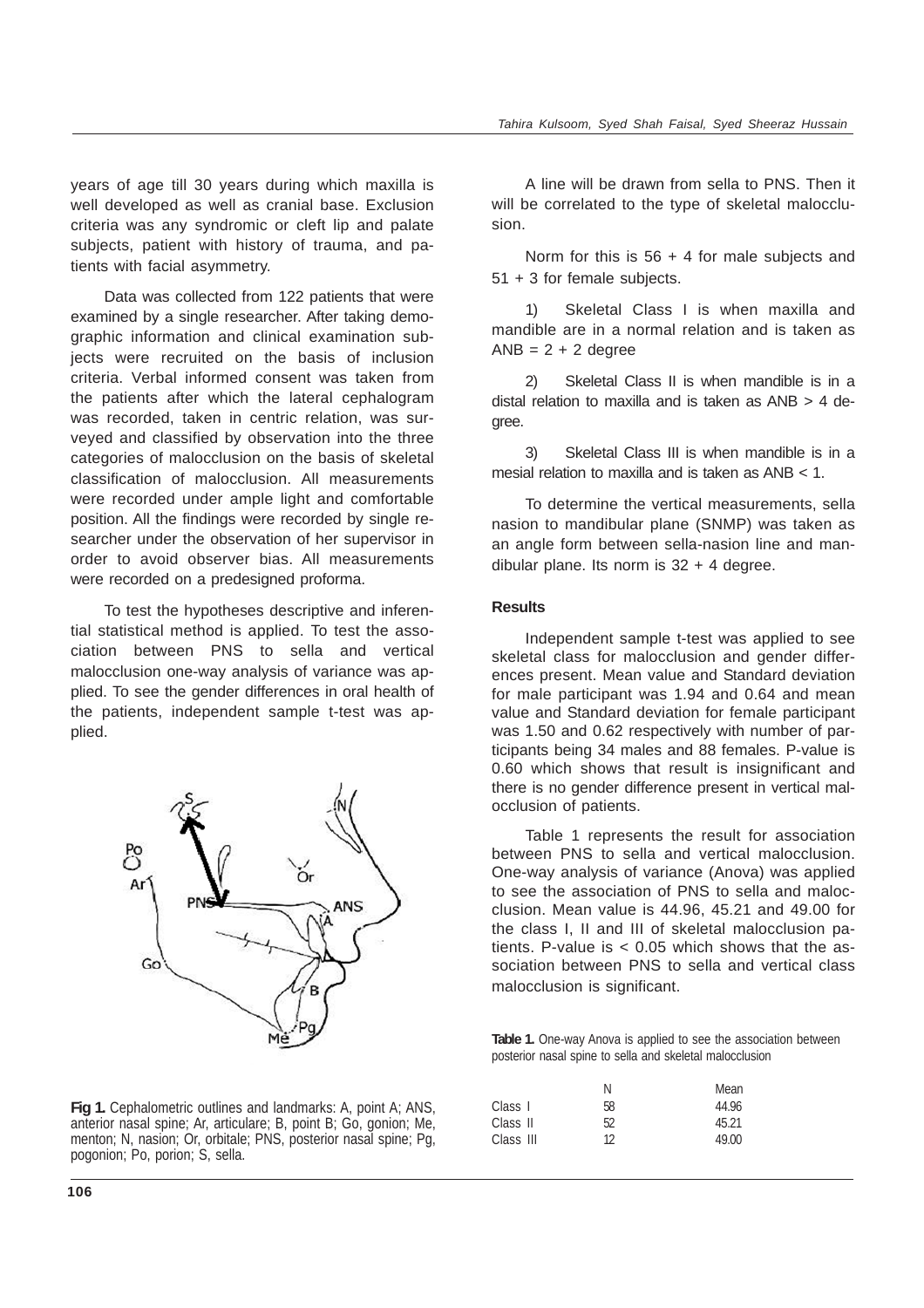The result of this study shows p-value is 0.002 which shows that result is significant and there is association present between PNS to sella and skeletal malocclusion.

## **Discussion**

A study was done which concluded that glenoid fossa was more posteriorly positioned in class II than in class III subjects. However, one more study was done in which it was noted that closing of the cranial base angle in class III cases.

Another study was done which showed different results. A research was done on 95 participants and it was noted that no correlation between the cranial base angle and Angle's class I or class II malocclusion was present.

A research was done which showed that cranial base angle may not be directly translated to the mandibular articulation. It should be noted that the temporo-mandibular joint is positioned. It was found in this research that there is significant association present between PNS to sella and skeletal malocclusion with the p-value  $> 0.05$ . Many of the researches are done for determining relationship of vertical malocclusion with cranial base angle or PNS to sella. It has been observed during this research that different jaw size have a relationship with vertical malocclusion. It was found out in previous researches that cranial base angle is not the only factor involved in determining malocclusion. In a research it was suggested that a number of factors determine or influence static jaw position and, consequently, the degree of prognathism in individual cases. These factors included the cranial base angle, the extent to which the mandible and maxilla moved forward in relation to the cranium, and the amount of surface bone deposition along the facial profile from nasion to menton.

At the lateral edges of the cranial base and is, in fact, considerably separated spatially from the mid-sagittal plane on which cephalometric analysis are based. The correlation analysis also suggests a relationship between mandibular position and the

magnitude of cranial base flexure. The smaller the cranial base angle, the more forward the mandibular position. It is impossible to establish cause or effect from the findings since other factors may also be present.

The maxilla is equally affected by the angle, which suggests a more fundamental role for the cranial base in determining facial prognathism than that indicated by mere geometry. In the finding it is important to realize that angular correlations, which share a line or point, are not devoid of topographical influence.

Not many difficulties were encountered during the research procedure. However, limited researches were available regarding the malocclusion association to posterior nasal spine and sella turcica distance. More work needs to be done in this context.

It is important to note that other factors may get involved in the association between PNS to sella and vertical malocclusion as the mandibular size and cranial base angle may also play in the contribution in the association. It cannot be said as a cause and effect study. Many of the previously mentioned studies showed different finding for the vertical malocclusion angle.

# **Conclusion**

It has been established that there is a positive association between PNS to sella turcica linear measurement and skeletal malocclusions. It is noted as that mean value of linear measurement from sella to posterior nasal spine (PNS) is 44.96 mm, 45.21 mm and 49.00 mm for the class I, II and III of skeletal malocclusion cases respectively. P-value is < 0.05 which shows that the association between PNS to sella and skeletal malocclusions is significant. Therefore, it can be considered as one of the important variables that can help in diagnosis and treatment plan.